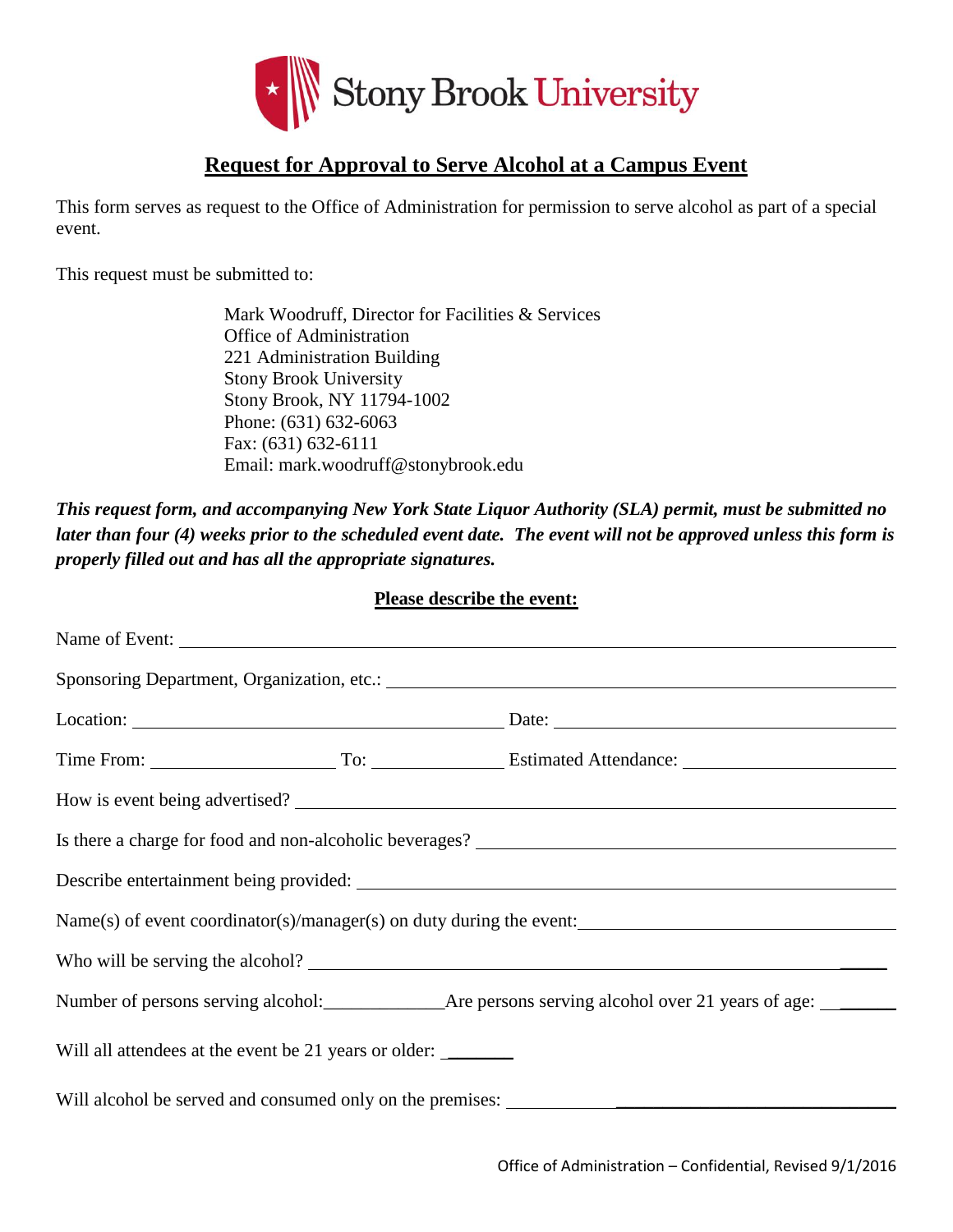

Describe the procedures/safeguards that will assure that persons served are of legal drinking age (21) and do not consume excessive amounts of alcoholic beverages at the event:

## **Please describe the alcohol service proposed for this event:**

| Quantity of beverages available at the event:                                        |
|--------------------------------------------------------------------------------------|
|                                                                                      |
| Who is catering food at the event?                                                   |
| Is there a charge for food and non-alcoholic beverages?                              |
| Describe the type and quantities of food and non-alcoholic beverages being provided: |
|                                                                                      |
| $\mathbf{r}$                                                                         |

Who is catering/providing alcohol for the event?

## **NYS Liquor Authority (SLA) Permit**

*(If Campus Dining is catering the food and the alcohol, they will apply for the appropriate permits. If not, event coordinator(s) must apply for a temporary permit to have alcohol at the event.)*

You may apply for the SLA permit by visiting: See:<http://www.sla.ny.gov/online-permit-applications>

Who is applying for the NYS Liquor Authority (SLA) Permit?\_\_\_\_\_\_\_\_\_\_\_\_\_\_\_\_\_\_\_\_\_\_\_\_\_\_\_\_\_\_\_\_\_\_\_\_\_\_\_